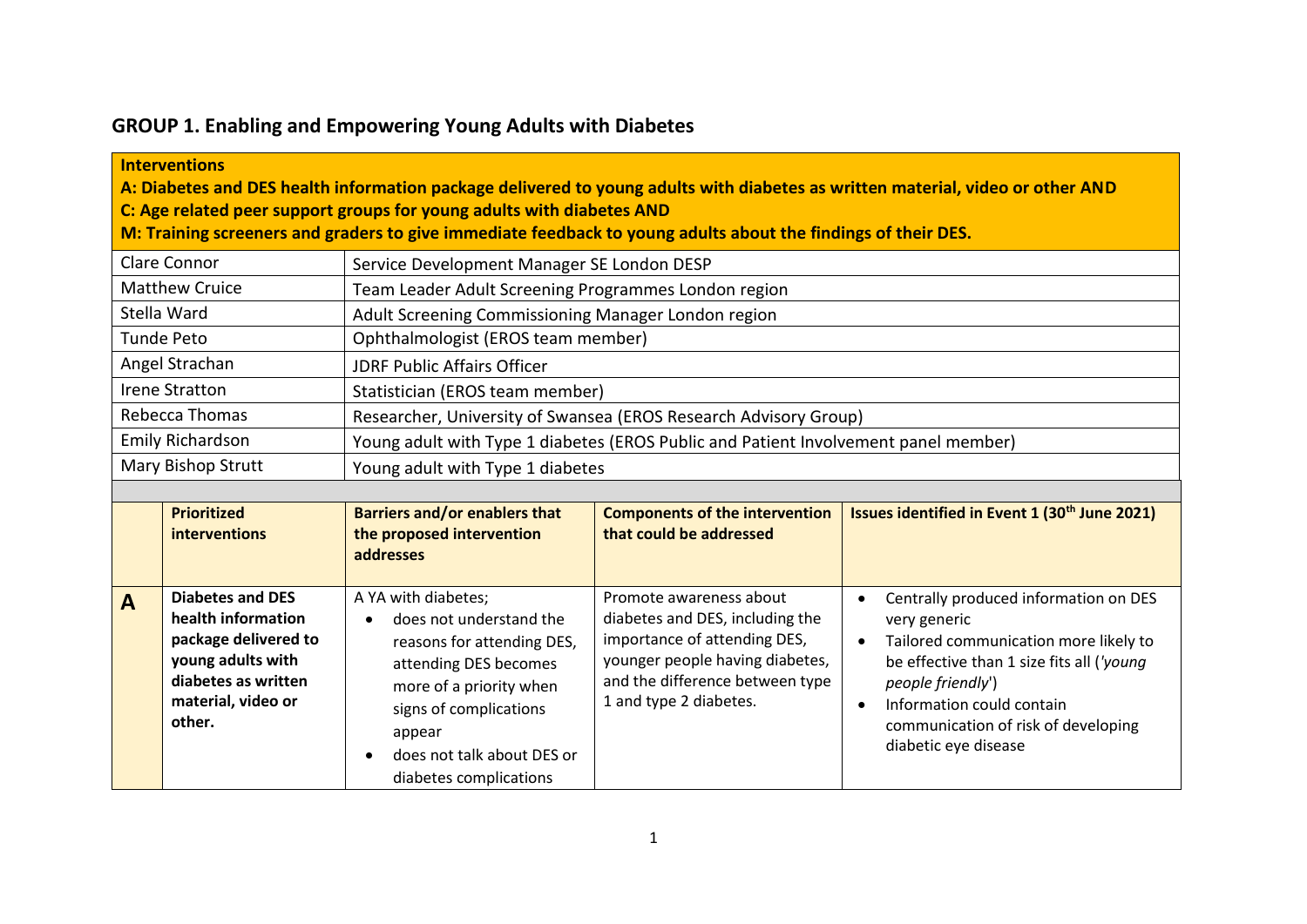| does not know about the<br>treatments available if DR<br>is detected<br>worries about losing their<br>sight in the future<br>believes there is a lack of<br>knowledge about diabetes<br>and DES amongst the<br>public and HCPs<br><b>Representative quotes from YA</b><br>"I didn't feel that I was given any<br>education on why my screenings<br>were important in the first year<br>or two. So, I went to my first one,<br>didn't go to my second."<br>"I don't really know much, I just<br>know that either they keep an<br>eye on it for a few years, or you<br>keep going in to see a specialist<br>instead of the regular screenings<br>and then if it gets worse, I think it<br>starts with the laser and then a<br>couple of operations can be done<br>as well I think, but I don't really<br>know that much about what's | Messaging needs to be consistent<br>$\bullet$<br>between DESPs and diabetes care<br>providers<br>Delivered by young adult (YA) or HCP?<br>$\bullet$<br>(Young people respond better to young<br>people)<br>Very good blogs available for YA Type 1<br>$\bullet$<br>diabetes<br>'Can never have too much information'<br>Need to start early e.g., transition using<br>$\bullet$<br>media more suited to YA (online/social<br>media/linked via QR codes)<br>Fear of vision loss and may be a risk that<br>$\bullet$<br>raising issue may scare YA and is not a<br>good motivator<br>Positive messaging (not just stories of<br>$\bullet$<br>what happens when things go wrong.<br>Improvements in glycaemic control have<br>reduced the risk of developing sight<br>threatening retinopathy)<br>Lots of information out there that could<br>be used or adapted (links to existing<br>resources on appointment letters)<br>Resources (toolkit) made available to<br>$\bullet$<br>regional programmes to educate YAs,<br>tailored to individuals<br>Develop a mobile for YA which combines |
|------------------------------------------------------------------------------------------------------------------------------------------------------------------------------------------------------------------------------------------------------------------------------------------------------------------------------------------------------------------------------------------------------------------------------------------------------------------------------------------------------------------------------------------------------------------------------------------------------------------------------------------------------------------------------------------------------------------------------------------------------------------------------------------------------------------------------------|-----------------------------------------------------------------------------------------------------------------------------------------------------------------------------------------------------------------------------------------------------------------------------------------------------------------------------------------------------------------------------------------------------------------------------------------------------------------------------------------------------------------------------------------------------------------------------------------------------------------------------------------------------------------------------------------------------------------------------------------------------------------------------------------------------------------------------------------------------------------------------------------------------------------------------------------------------------------------------------------------------------------------------------------------------------------------------------------|
| done."                                                                                                                                                                                                                                                                                                                                                                                                                                                                                                                                                                                                                                                                                                                                                                                                                             | education with appointment booking<br>system                                                                                                                                                                                                                                                                                                                                                                                                                                                                                                                                                                                                                                                                                                                                                                                                                                                                                                                                                                                                                                            |
| "What can I do now to make sure<br>that I don't get retinopathy in the                                                                                                                                                                                                                                                                                                                                                                                                                                                                                                                                                                                                                                                                                                                                                             | <b>CHALLENGES</b>                                                                                                                                                                                                                                                                                                                                                                                                                                                                                                                                                                                                                                                                                                                                                                                                                                                                                                                                                                                                                                                                       |
| future, rather than just trying to<br>spot it? I know it [DRS] is                                                                                                                                                                                                                                                                                                                                                                                                                                                                                                                                                                                                                                                                                                                                                                  | More education may not the answer for<br>YAs'                                                                                                                                                                                                                                                                                                                                                                                                                                                                                                                                                                                                                                                                                                                                                                                                                                                                                                                                                                                                                                           |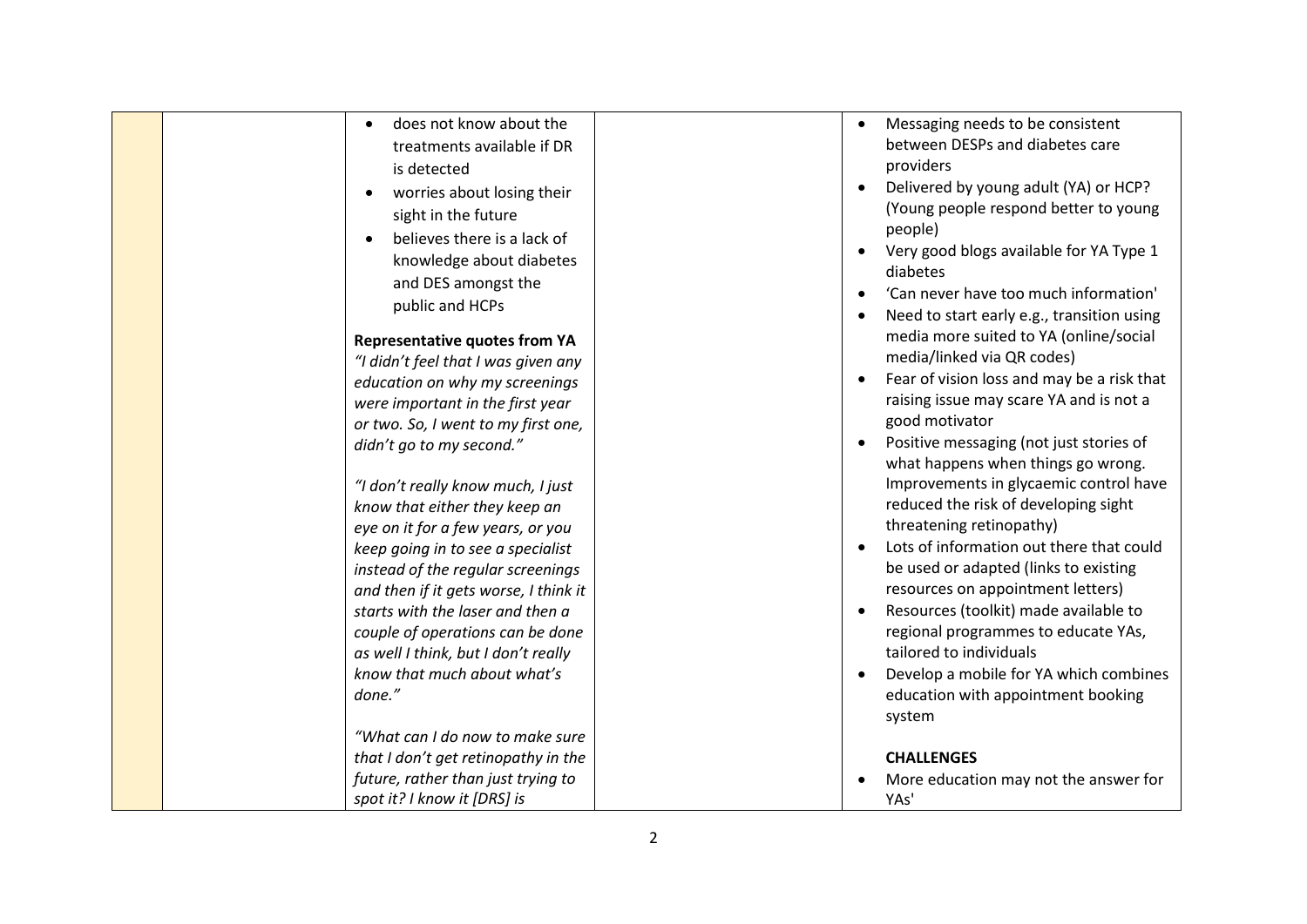|              |                                                                          | prevention [] but they could<br>probably go even further than<br>that and say, rather than actually<br>screening, make sure that your<br>blood sugar levels don't go to X,<br>Y or Z." (P16M1)         |                                                                                                                                                                                                                                                                                                             | May not reach groups with the lowest<br>uptake<br>Before we can think about how to<br>improve education/ training we need to<br>know how many currently received<br>education/ training, and what type of<br>education/ training they receive. e.g.,<br>DESMOND/DAPHNE<br>T1 and T2 may need to be handled<br>differently<br>Those delivering programmes such as<br>DAFNE and DESMOND lack knowledge of<br><b>DED</b><br>If developed locally would be easier to<br>implement but if developed centrally<br>would take time<br>May be useful when people attend<br>DAFNE course but not everyone does.<br>Giving this information once may be<br>$\bullet$<br>forgotten or ignored. |
|--------------|--------------------------------------------------------------------------|--------------------------------------------------------------------------------------------------------------------------------------------------------------------------------------------------------|-------------------------------------------------------------------------------------------------------------------------------------------------------------------------------------------------------------------------------------------------------------------------------------------------------------|-------------------------------------------------------------------------------------------------------------------------------------------------------------------------------------------------------------------------------------------------------------------------------------------------------------------------------------------------------------------------------------------------------------------------------------------------------------------------------------------------------------------------------------------------------------------------------------------------------------------------------------------------------------------------------------|
| $\mathsf{C}$ | Age related peer<br>support groups for<br>young adults with<br>diabetes. | Attending DES becomes more of<br>a priority for when signs of<br>potential diabetes complications<br>are identified.<br>A YA with diabetes;<br>does not talk about DES<br>or diabetes<br>complications | Provide information/case<br>studies/testimonials on<br>Risks of developing Diabetic<br>retinopathy (DR) and<br>progression using<br>contemporary data<br>Potential complications if<br>$\bullet$<br>DR goes undetected<br>Treatments for DR e.g.,<br>effectiveness of treatments<br>reducing the risk of DR | Diabetes absorbs a lot of emotional<br>$\bullet$<br>energy<br>Let YA know 'they are not alone in this'<br>$\bullet$<br>Messaging would carry more weight if<br>$\bullet$<br>delivered by someone who has<br>experienced it<br>Shared experience and provide link to<br>others going through the same<br>experiences<br>Peer support groups are great at building<br>community and feeling less alone with                                                                                                                                                                                                                                                                           |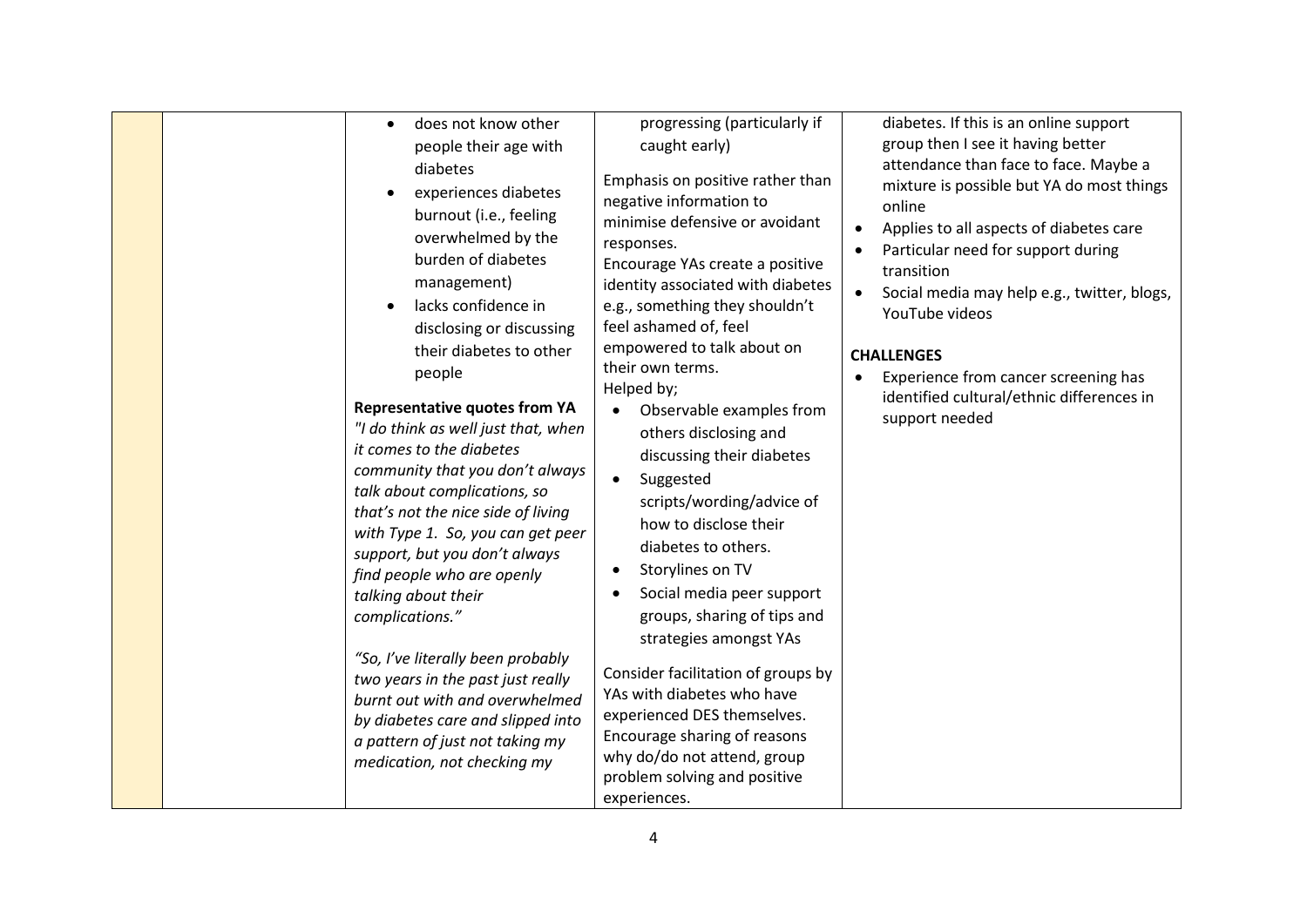|   |                                                                                                                              | blood glucose levels and not<br>going to eye screening so, yeah."<br>"[] just going through the<br>teenage years was really difficult,<br>just trying to fit in at school and<br>manage Type 1 [] I would say<br>it's pretty isolating because you<br>feel like you're going through<br>everything on your own."                                                                                                                                                                                                                                                                                                                                    |                                                                                                                                                                                                                                                                                                                                                                                                                                                                                                                                                                                                    |                                                                                                                                                                                                                                                                                                                                                                                                                                                                                                                                                                                                                                                                                                                                                                                                                |
|---|------------------------------------------------------------------------------------------------------------------------------|-----------------------------------------------------------------------------------------------------------------------------------------------------------------------------------------------------------------------------------------------------------------------------------------------------------------------------------------------------------------------------------------------------------------------------------------------------------------------------------------------------------------------------------------------------------------------------------------------------------------------------------------------------|----------------------------------------------------------------------------------------------------------------------------------------------------------------------------------------------------------------------------------------------------------------------------------------------------------------------------------------------------------------------------------------------------------------------------------------------------------------------------------------------------------------------------------------------------------------------------------------------------|----------------------------------------------------------------------------------------------------------------------------------------------------------------------------------------------------------------------------------------------------------------------------------------------------------------------------------------------------------------------------------------------------------------------------------------------------------------------------------------------------------------------------------------------------------------------------------------------------------------------------------------------------------------------------------------------------------------------------------------------------------------------------------------------------------------|
| M | <b>Training</b><br>screeners/graders to<br>give immediate<br>feedback to young<br>adults about the<br>findings of their DES. | YA with diabetes;<br>needs clearer information in<br>DES results and more<br>support<br>experiences mixed feelings<br>$\bullet$<br>about receiving DES results<br>(e.g., anxiety and relief)<br><b>Representative quotes from YA</b><br>"To be honest I find it kind of<br>pointless as my Opticians<br>maintains a better, easier access<br>for support and help if I feel there<br>is a problem, also they explain<br>the results the doctors at the<br>screen don't tell me anything.<br>"Unknowledgeable screening<br>staff saying everything looks fine<br>then getting a letter stating<br>background retinopathy is very<br>disheartening. " | Screeners who are suitably<br>qualified provide initial<br>indication of the likely result at<br>DES appointment, so YAs don't<br>have to wait 2-3 weeks for<br>results letter. This may involve;<br>Further training for<br>$\bullet$<br>screeners with examples<br>of scripts and videos of<br>how to discuss the<br>results in an appropriate<br>way<br>Reinforcement by<br>screener/graders that regular<br>attending DES increases the<br>likelihood of early detection and<br>treatment and reduces the risk<br>of vision loss, and YAs don't<br>need to live in fear of future<br>blindness | 'Golden opportunity missed'<br>Also use as an opportunity to discuss<br>diabetes control self-management<br>Provide context to results<br>How do you handle bad news? What<br>support is needed?<br>Real time feedback particularly valuable<br>when progressing from no DR to<br>background DR. Letter often triggers a<br>phone call due to concern<br>Significant training issues e.g.,<br>communication but 'scripts' could be<br>developed<br>Can't be done casually but with<br>appropriate training and the necessary<br>caveats it can make a big difference'<br>Developments in AI may be the answer<br>Images double graded for QA purposes<br>to provide definitive result therefore<br>result has to be 'provisional'<br>If the YA is already worried and lacks<br>knowledge about DES and DR then |